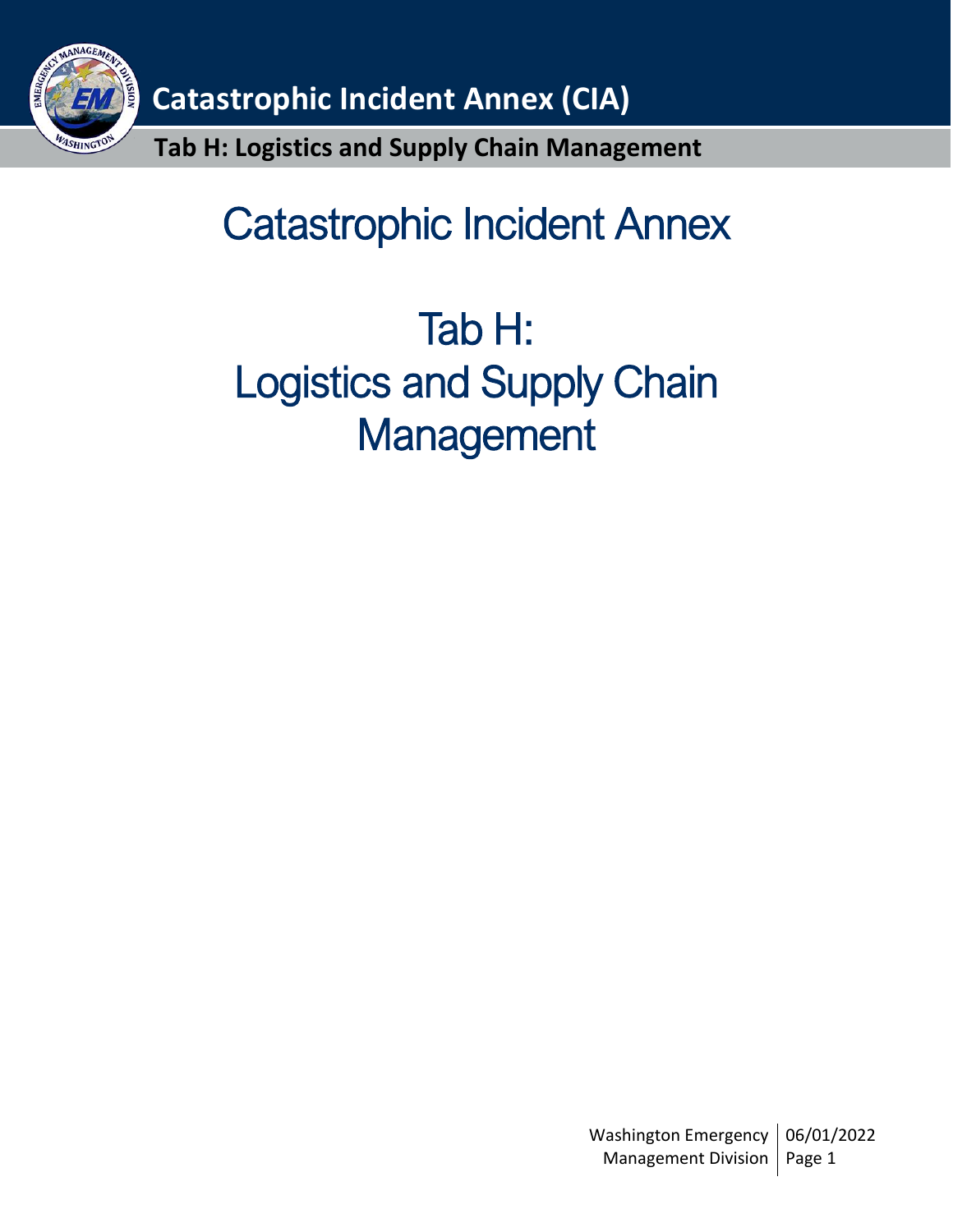

# **Catastrophic Incident Annex (CIA)**

# Tab H: Logistics and Supply Chain Management

# **Table of Contents**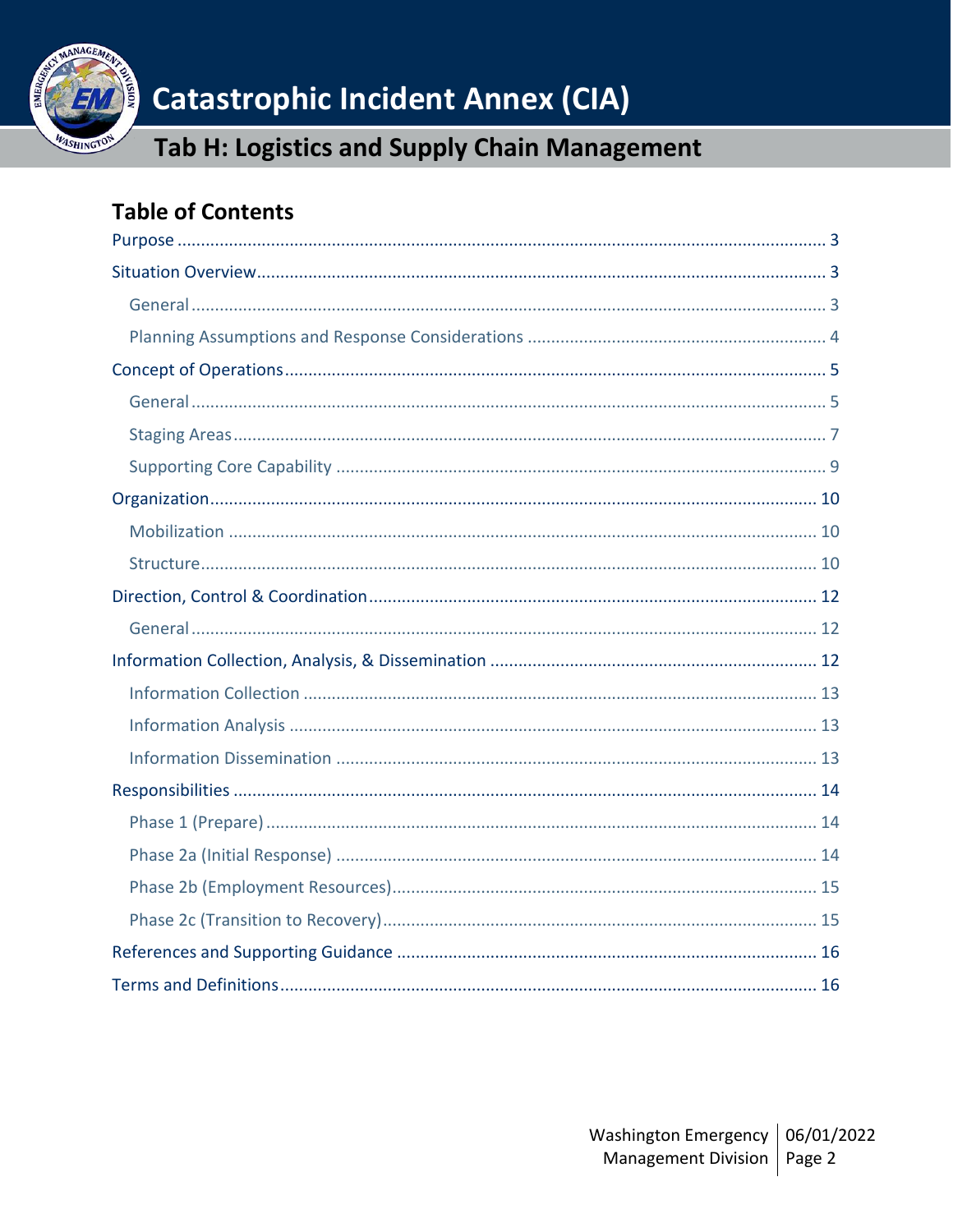

# **Catastrophic Incident Annex (CIA)**

# **Tab H: Logistics and Supply Chain Management**

## <span id="page-2-0"></span>**Purpose**

This tab is intended to provide detailed information on the Logistics and Supply Chain Management core capability and reflects the catastrophic planning that has taken place across the state for its associated Critical Tasks.

### **Strategic Goals**

#### *Life Safety*

### **Priority Routes**

1. Align routes used to move resources with Priority Route<sup>1</sup> planning.

#### **Evacuation**

1. Provide resource support for local evacuations from heavily impacted areas and other areas which threaten life safety.

#### *Incident Stabilization*

#### **State Staging Areas**

- 1. Establish and sustain State Staging Areas.
- 2. Establish connections with Federal Staging Areas and Local Staging Areas.

#### **Resource Request**

- 1. Establish prioritization methodology for the distribution of limited and scarce resources.
- 2. Identify supply chain disruptions for requested resources.

## <span id="page-2-1"></span>**Situation Overview**

## <span id="page-2-2"></span>**General**

A catastrophic incident will place some degree of strain on the ability to move resources. The nature and degree of the disaster will determine the specific impacts and subsequent considerations that will factor into what resources are needed and the ability to move them. Logistics and Supply Chain Management is at the center of disaster operations that require resource support to impacted jurisdictions. Logistics operations are not limited to the Logistics Section of the SEOC as resource coordination and movement can occur within any section and from other state agencies and departments deploying resources in accordance with their own plans and procedures that do not necessarily require the coordination or support of the SEOC.

Pre-incident planning has identified the routes most critical for local jurisdictions to utilize during a catastrophic incident to maintain access throughout jurisdictions; however, each type of catastrophic disaster will present unique considerations for these routes. It is likely that not

<sup>&</sup>lt;sup>1</sup> Priority Routes are described within Tab A: Critical Transportation.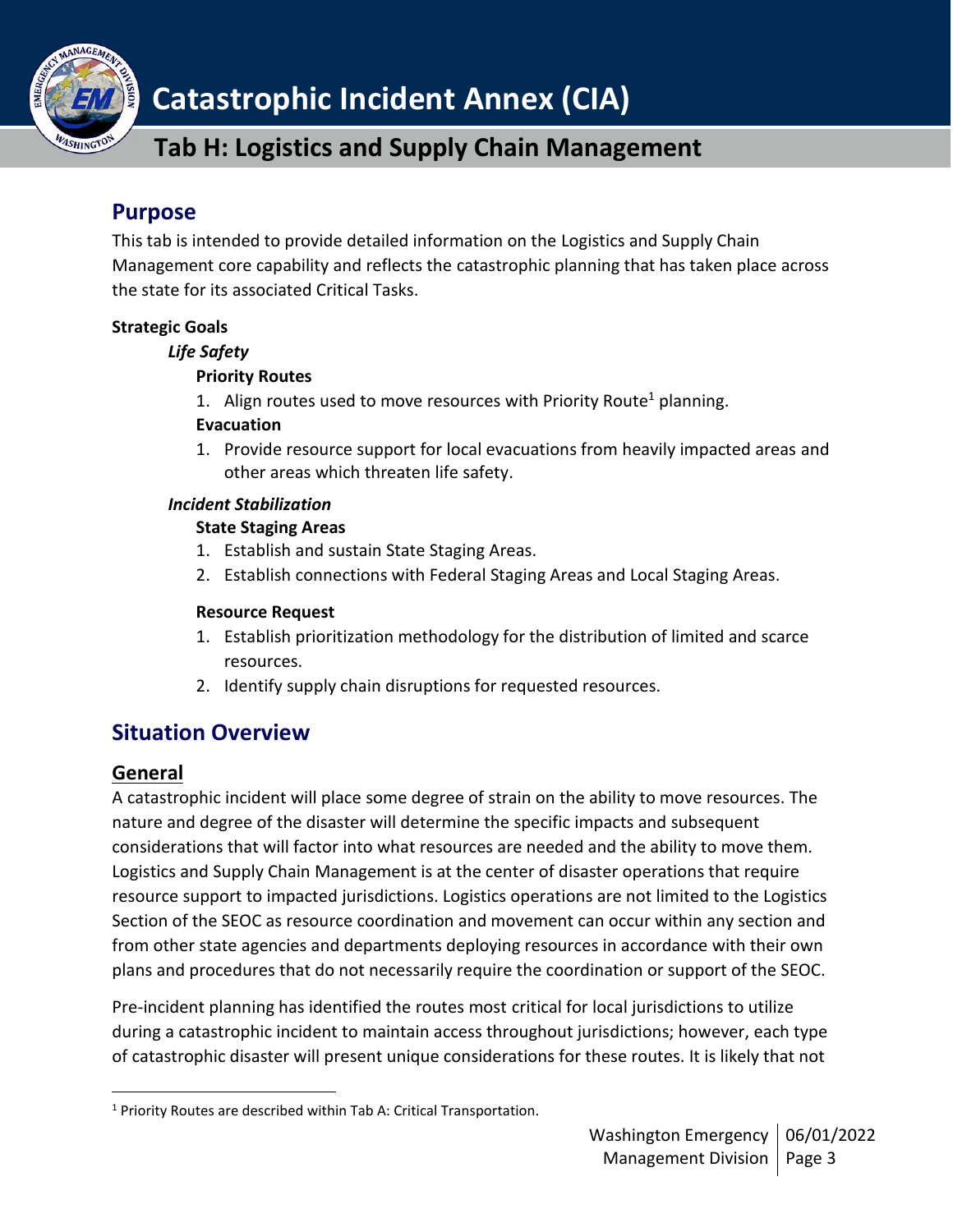

all routes will be available for use if the incident causes physical damage to the transportation system, so the identified routes will consist of only a selection of those routes which are useable. Resource movement along these transportation will seek to establish a linkage from Federal to State to Local/Tribal Staging Areas.

Some jurisdictions rely on very few routes to maintain connection with the overall state transportation system, and following a disaster that breaks this connection, alternative methods of moving lifesaving and sustain resources will have to be employed until those connections are available.

Many resource which may be requested during a catastrophic incident could be out of the ability of the state and local jurisdictions to procure. Resources in high demand and in short supply will continually present themselves from the early response activities all the way through Recovery operations. It will be essential for those operating within the sphere of logistics at all levels to be aware of these resources before and throughout the incident in order to conserve available resources and to also not rely on a request to be immediately filled. While the preferred method is for resource requests to request a capability rather than an exact resource, this practice will be even more important during periods of resource deficiencies as resource may have to be adapted from the original or typical uses to fit the need of the incident.

## <span id="page-3-0"></span>**Planning Assumptions and Response Considerations**

### General

- Local and regional supply chains and infrastructure have been significantly disrupted, destroyed, or over-extended.
- Demand may exceed supply, evidenced through shortages of response teams, first responders, equipment, and supplies. A viable resource allocation and adjudication system must be immediately in place to get the maximum benefit of critical resources.
- Early in a catastrophic incident, critical resources will be "pushed" directly into the impacted areas via a coordinated federal response.
- As the incident matures, logistics flow will transition from "pushed" to "prioritized pull" system and eventually reestablish pre-incident supply chains.
- Operations should closely coordinate logistics activities with partners to identify and overcome logistical deficiencies and restrictions.
- To sustain and effectively manage the logistics supply chain in catastrophic incident the requirement (the location and extent of need) and the source (the quantity and provider of the resources needed) and the control movement (the origin and destination location and times, and the means of transport) must be considered.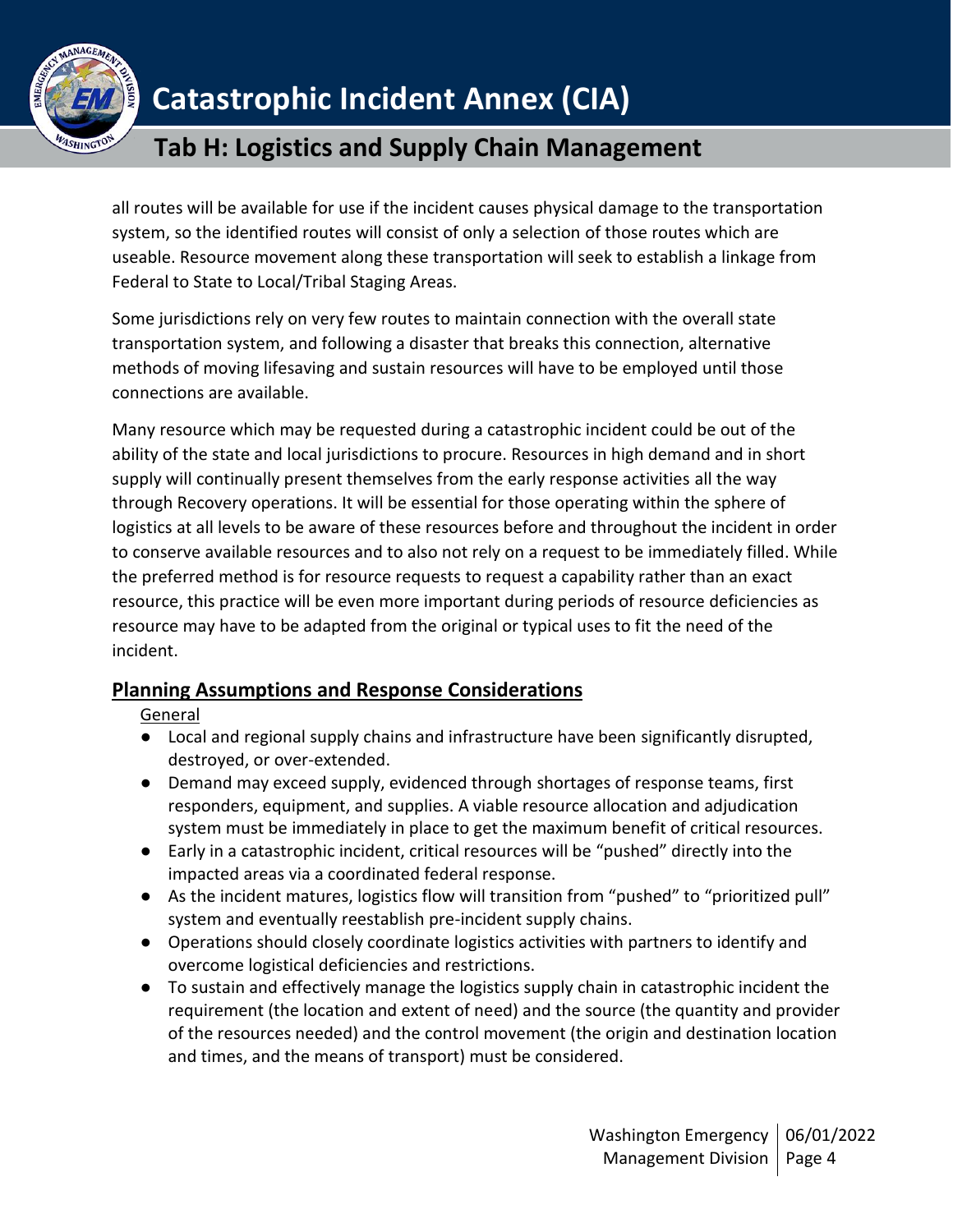

- Requests for resources can be expected to exceed all available sources and will include requests for resources that the state does not have access to or typically utilizes in a response.
- Commodity Points of Distribution (CPODs)<sup>2</sup> are not identified for many jurisdictions throughout the state.
- Maritime considerations for commodity distribution have not been factored into the planning process.
- Air transportation logistics are limited by ground connections.
- Donations are managed at the local level and if state assistance is requested, the state will utilize VOADs, contracts, or mutual aid to facilitate management of storage and distribution centers.

## **Capability Targets**

*Placeholder*

## **Non-Standardized Targets**

*Placeholder*

# <span id="page-4-0"></span>**Concept of Operations<sup>3</sup>**

## <span id="page-4-1"></span>**General**

The state resource request process is sufficient to handle All-Hazards incidents which involve incident types that are routinely experienced in Washington State (e.g., seasonal weather, flooding, localized fires, etc.); however, a catastrophic incident will require resource support beyond the traditional methods typically employed (i.e., EMAC, minor agency-to-agency coordination, etc.). Catastrophic incidents will not only present extreme resource requirements but will also likely have an impact on the ability to move resources. This situation necessitates a more complex level of coordination from internal SEOC operations, state agency partners, and local jurisdictions to effectively provide the right resources at the right time to the right locations.

### **Priority Routes**

Incidents which cause widespread and significant damage to the transportation system will necessitate the prioritization of both local and state routes to facilitate a timely response with limited resources in a time sensitive environment. Response operations conducted by the state

<sup>2</sup> Planning may also refer to CPODs as "Community" instead of "Commodity" Points of Distribution.

<sup>&</sup>lt;sup>3</sup> Refer to the ESF 7 Annex of the CEMP or the Distribution Management Plan for specifics on how logistics involving WAMAS, EMAC, or PNEMA are conducted.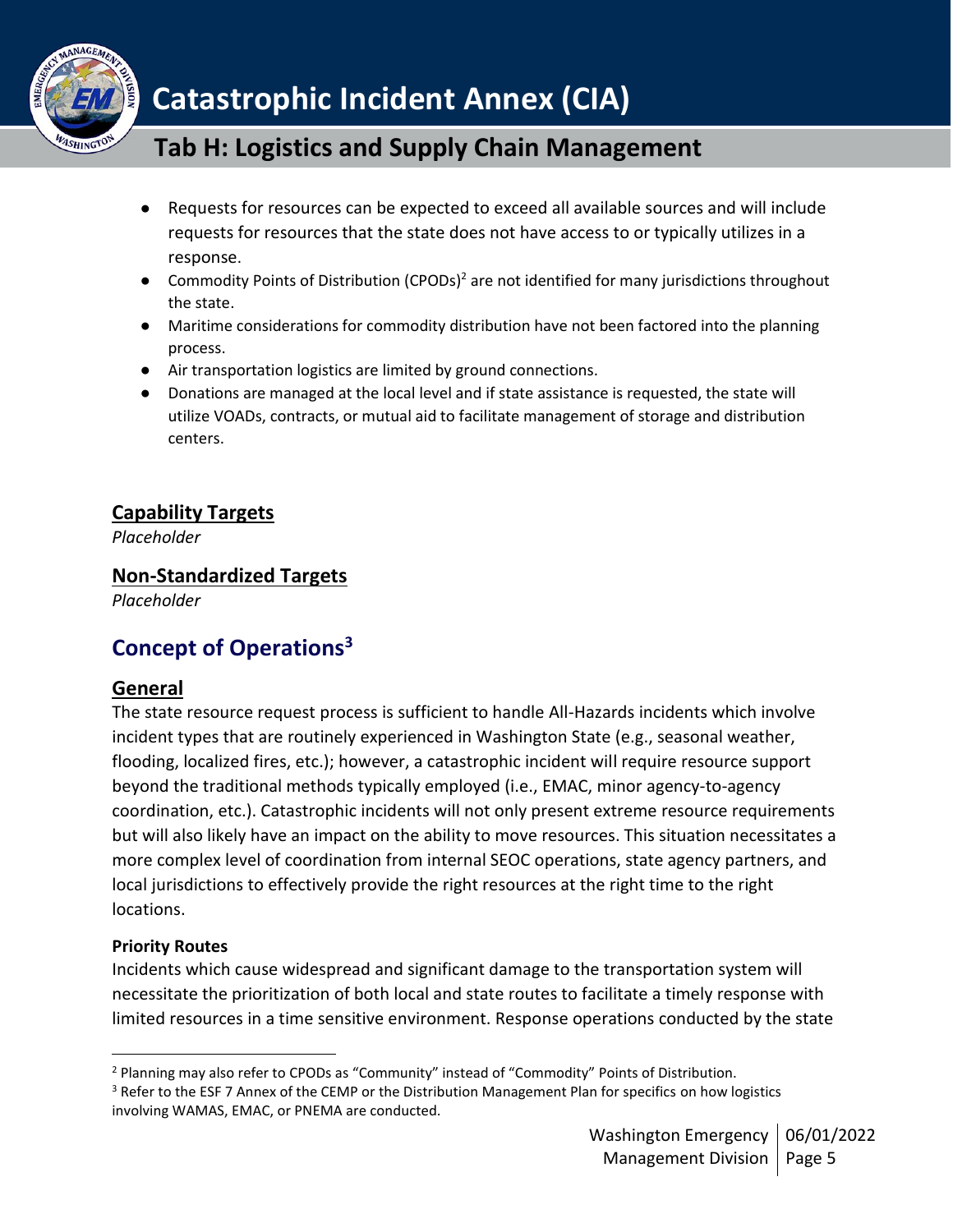

should utilize the Priority Routes that have been established during pre-incident planning to move resources

#### **WebEOC<sup>4</sup>**

Overall coordination for the resource request process is established and maintained through WebEOC. For incidents requiring federal resource support, FEMA maintains its own instance of WebEOC which does not allow for cross-system connection. Designated federal personnel can be granted access to WebEOC to share resource request information to overcome this barrier and establish a bridge between systems.

#### **Contracts**

The Washington Emergency Management Division has pre-existing contracts for Base Camp Operations with vendors outside of the region and the SEOC initiates most resource contracts in disaster response. Standing contracts exist for all government agency use. Contracts cover fuel, water and basic lifesaving/sustaining commodities.

| Legislation and<br><b>Military Department</b><br><b>Contracting Policies,</b><br><b>Existing Contracts</b> | Memorandums of Understanding (MOU), Memorandums of Agreement<br>(MOA)                                                                                                                                        |
|------------------------------------------------------------------------------------------------------------|--------------------------------------------------------------------------------------------------------------------------------------------------------------------------------------------------------------|
| <b>Staffing</b>                                                                                            | The SEOC Logistics Section and the Finance and Administration Section<br>prepares contracts                                                                                                                  |
| <b>Vendor Deconfliction</b>                                                                                | The Department of Enterprise Services (DES) holds the master contract for<br>state-use procurement and contract policy, in addition to the internal<br>contract staff at the Washington Military Department. |
| Redundancy                                                                                                 | Ensure different state agencies do not have contracts with the same<br>vendor.                                                                                                                               |
| Purchase cards                                                                                             | The Finance and Administration section has access to all purchase cards.<br>The SEOC has access to one purchase card, and the Mutual Aid Unit has<br>access to five purchase cards.                          |

*Figure 1 - Additional Considerations for Contracts*

#### **Federal Request Process**

All resource requests from the state or local level for federal assistance will go through the Logistics section and be approved by the State Coordinating Officer (SCO) and Governors

<sup>&</sup>lt;sup>4</sup> Not all stakeholders in the state utilize WebEOC on a routine basis and may require training in its use.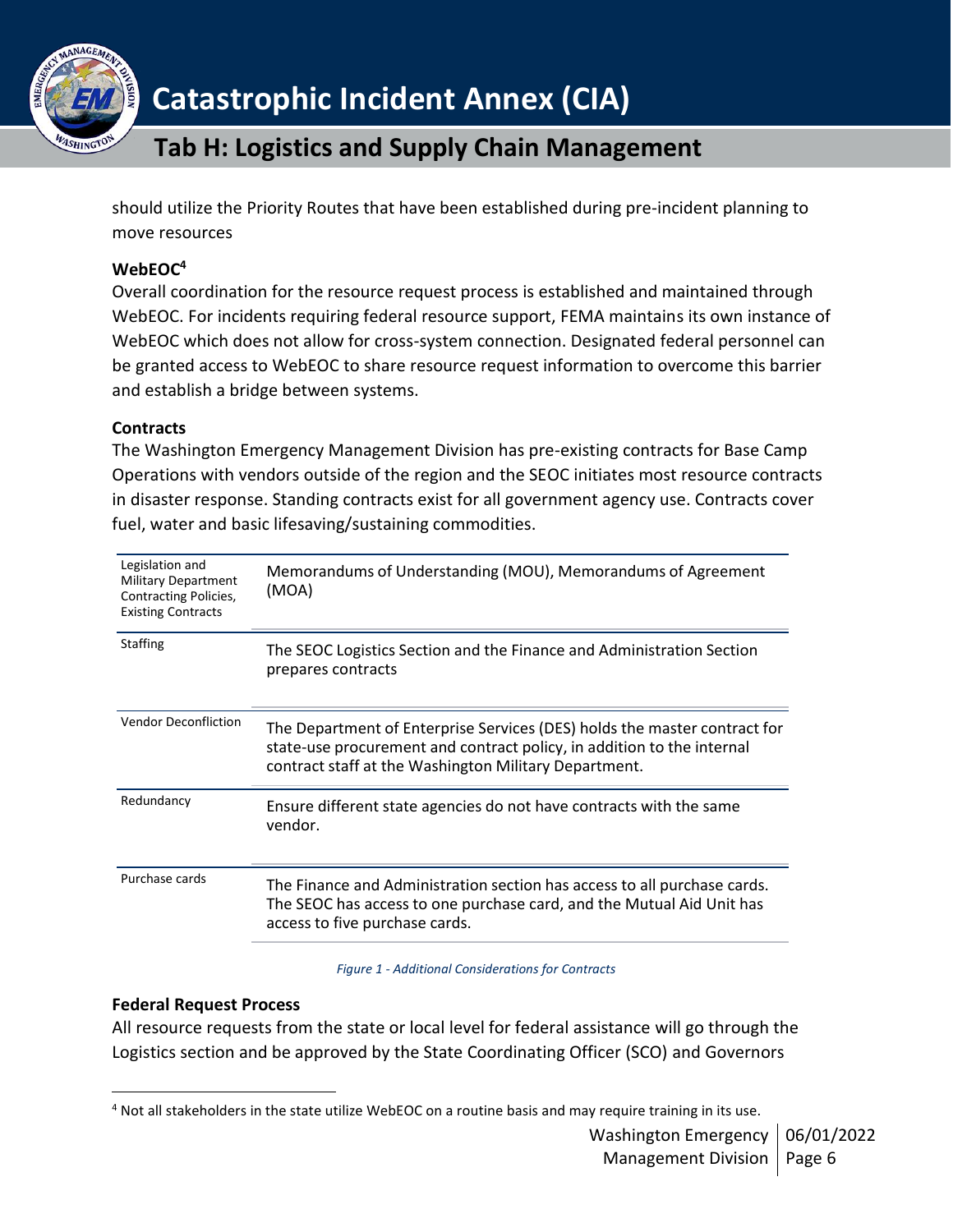

Authorized Representative (GAR). Requests from Federally recognized Tribes can be submitted to local and state level emergency managers or can be submitted directly to the federal level. Common federal requests are listed below:

- Commodities
- Meals
- Cots/Blankets/other
- POD/Staging Support
- IMTs
- Technical Assistance
- Medical Supplies

## <span id="page-6-0"></span>**Staging Areas**

#### **State (SSA)**

State Staging Areas are pre-determined locations (airports) across the state that are capable of receiving, storing, and moving resources to impacted areas. SSA's are vulnerable to the same impacts as the surroundings areas, and damage to the transportation system or airport facilities (to include key infrastructure) can limit or prevent some locations from being utilized. SSAs located in or near an impacted area can be expected to require additional work to be performed to make it useable, such as:

- Enabling access from the SSA to transportation networks
- Repairing onsite infrastructure (power, communications, runways, etc.)
- Moving resources to the site to establish and sustain operations
	- $\circ$  Notably, to include transportation resources to move outgoing resources when transportation impacts may limit the ability of large vehicles to move into and around the area

To increase the efficiency of operations, increase coordination, and reduce the delay in the transfer of federal resources to state control, whenever possible SSA's are co-located with Federal Staging Areas (FSA). Although neither party is obligated to do so, co-location provides the opportunity to share site equipment, infrastructure, and personnel during peak activity periods.

#### *Establishing New State Staging Areas*

Site selection begins by evaluating potential sites against established criteria. In order to maintain flexibility in logistics operations in Washington State, there are no minimum and maximum requirements for SSAs and any site is usable if it can support the response. The primary attribute that reflects maximum capacity for a staging area is the road network around the site. If staging area traffic interferes with local or emergency response traffic on a

> Washington Emergency | 06/01/2022 Management Division | Page 7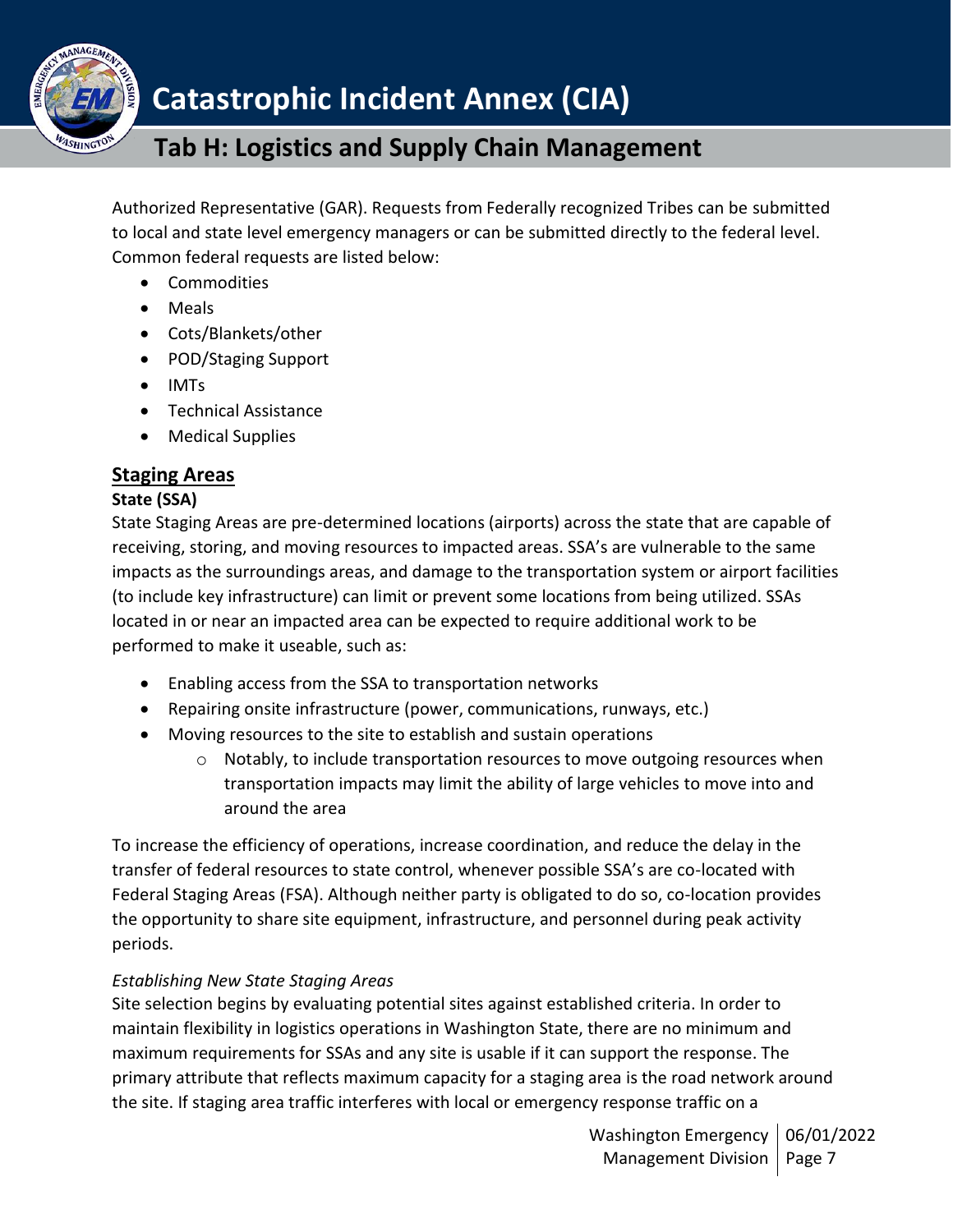

continuing basis, there will be consideration for opening additional sites. Site visits are necessary to assess the actual or potential for use of identified sites.

#### *State Staging Area Activation Process*

The authority for opening a SSA lies with the SEOC and UCG. Once approved, the SEOC Logistics Section coordinates activation and operation of the staging area site. Under ideal conditions, the state would require 24-hours to establish and implement the initial capability for the disaster resource movement process. The SEOC Logistics Section Chief (LSC) determines the need for one or more staging areas and selects the best potential site(s) based on the location, size of the site versus anticipated resource quantities, population of the affected area, the condition of local infrastructure, and transportation corridors for material traveling in and out of the site(s). If a site has not been prescreened and designated, then coordination with the Department of Enterprise Services (DES) must be initiated to contract a location. Once selection is finalized, the Local Emergency Management Agency (LEMA) is notified of the pending SSA activation. A catastrophic disaster is likely to require more than one SSA.

#### *Staging Area by Airport Location*

|                            | <b>Arlington Municipal Airport</b>           |
|----------------------------|----------------------------------------------|
|                            | <b>Bremerton National Airport</b>            |
|                            | <b>Bowers Field Airport</b>                  |
|                            | <b>Clark County Fairgrounds</b>              |
|                            | <b>Chehalis-Centrailia Airport</b>           |
|                            | <b>Columbia Gorge Regional Airport</b>       |
|                            | <b>Ephrata Municipal Airport</b>             |
|                            | <b>Grant County International Airport</b>    |
|                            | <b>Lopez Island Airport</b>                  |
|                            | <b>Norman Grier Field Airport</b>            |
|                            | <b>Olympia Regional Airport</b>              |
|                            | <b>Orcas Island Airport</b>                  |
| <b>State Staging Areas</b> | <b>Pangborn Memorial Airport</b>             |
|                            | <b>Pierce County Airport</b>                 |
|                            | <b>Quillayute Airport</b>                    |
|                            | <b>Renton Airport</b>                        |
|                            | Seattle-Tacoma International Airport         |
|                            | <b>Sekiu Airport</b>                         |
|                            | <b>Skagit Regional Airport</b>               |
|                            | <b>Southwest Washington Regional Airport</b> |
|                            | <b>Spokane International</b>                 |
|                            | <b>Tacoma Narrows Airport</b>                |
|                            | <b>Tri-Cities Airport</b>                    |
|                            | <b>Walla Walla Regional Airport</b>          |
|                            | Yakima Air Terminal                          |
|                            |                                              |

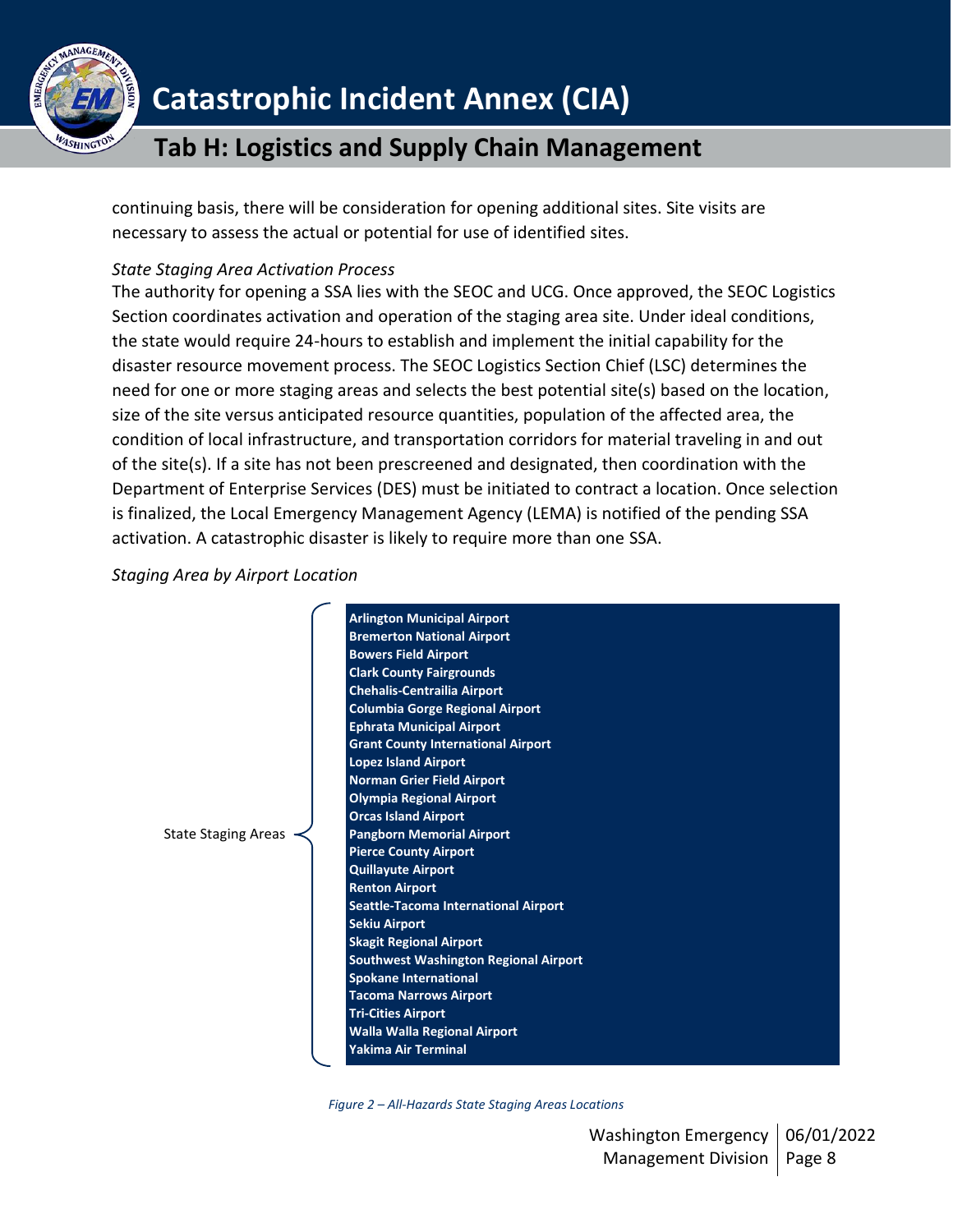

#### **Federal (FSA and APOD)**

Several sites around the state have been designated either as Federal Staging Areas or Aerial Points of Debarkation for a CSZ incident<sup>5</sup>. These locations are notable because they:

- Have the capability to receive large aircrafts and capacity to have multiple aircraft on the ground at any given time
- Have the capacity to store large amounts of commodity resources (FSA ONLY)
- Are located near major transportation corridors
- Are located near an SSA

Aerial Points of Debarkation are only intended to be delivery points of resources and do not possess the capacity to stage resources. Resources delivered to APODs will be moved to FSAs or SSAs.

The establishment of a federal site would require an initial assessment on the status of the location to determine its feasibility and functionality. For sites not already included in planning efforts, FEMA would work through the General Services Administration (GSA) to look for and contract with any other suitable location as dictated by the event.

## <span id="page-8-0"></span>**Supporting Core Capability**

### **Logistics and Supply Chain Management**

### *Objective:*

Deliver essential commodities, equipment, and services in support of impacted communities and survivors, to include emergency power and fuel support, as well as the coordination of access to community staples. Synchronize logistics capabilities and enable the restoration of impacted supply chains.

*Critical Tasks:*

- 1. Mobilize and deliver governmental, nongovernmental, and private sector resources within and outside of the affected area to save lives, sustain lives, meet basic human needs, stabilize the incident, and facilitate the integration of recovery efforts, to include moving and delivering resources and services to meet the needs of disaster survivors.
- 2. Enhance public and private resource and services support for an affected area.

<sup>5</sup> While these locations could potentially be used for other catastrophic incidents, planning has only occurred under the context of a CSZ incident and has not yet addressed other disasters at this time. These locations are identified in Appendix 1: Cascadia Subduction Zone.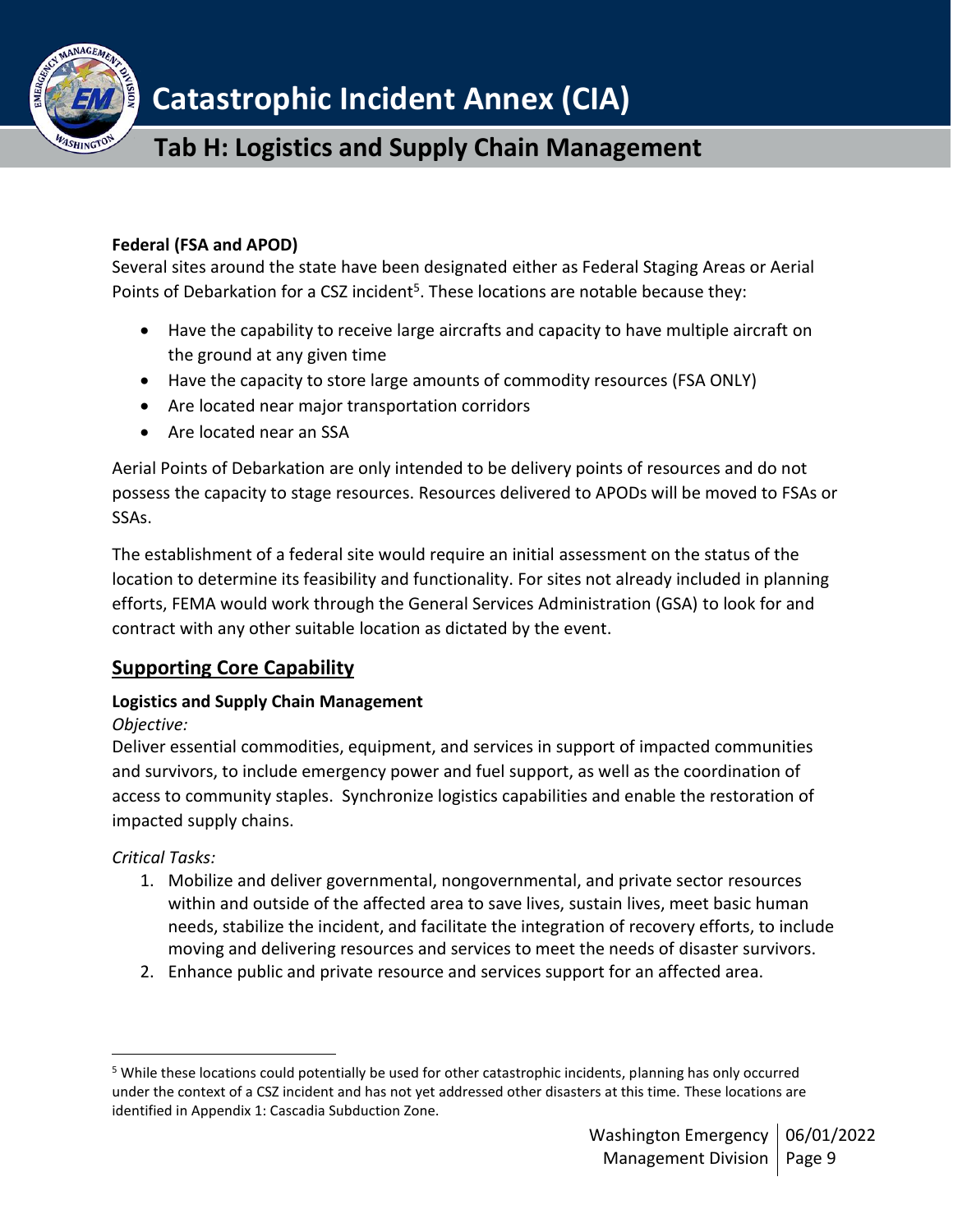

# <span id="page-9-0"></span>**Organization**

## <span id="page-9-1"></span>**Mobilization**

The Washington Emergency Management Division's Logistics Program and the Department of Enterprise Services comprise both the Logistics Section of the SEOC and ESF 7 and perform many of the actions which maintain and sustain the Logistics and Supply Chain Management core capability. Incidents which include federal government resource and logistical coordination are performed through the External Resources Branch of the Logistics Section. The establishment and operations of Staging Areas is covered within the ESF 7 Annex (Appendix 2: State Staging Areas) of the CEMP. Private sector participation during a catastrophic incident will not only occur organically, but also through the purposeful and intentional interaction with all levels of emergency management. Incorporation of their activities will be essential in responding quickly and effectively throughout a response.

## <span id="page-9-2"></span>**Structure**

Logistics and Supply Chain Management is at the center of disaster operations that require resource support to impacted jurisdictions. Logistics operations are not limited to the Logistics Section of the SEOC as resource coordination and movement can occur within any section and from other state agencies and departments deploying resources in accordance with their own plans and procedures that do not necessarily require the coordination or support of the SEOC. For example:

- An agency or department that is performing a statutory responsibility for their own agency with their own resources or through their own procurement
- An ESF which is coordinating voluntary resources which do not require support
- Private sector partners not involved in a coordinated response

While the examples above may not require direct involvement from SEOC operations, they are part of Logistics and Supply Chain Management capability and information on resources should be shared to maintain situation awareness and contribute to the Situational Assessment core capability.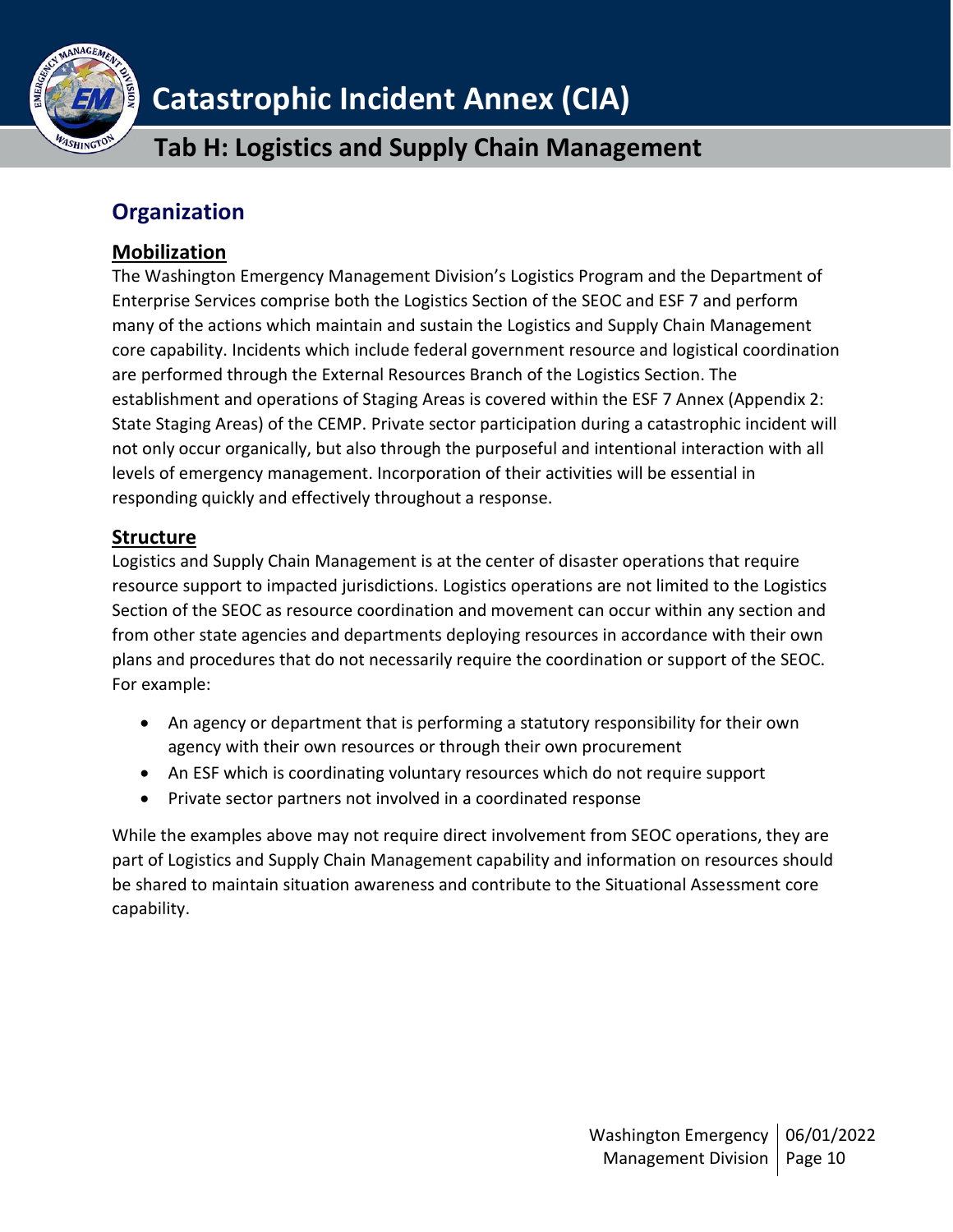**Catastrophic Incident Annex (CIA)**

V MANAGEMEN

WASHINGTON

EMER

**NOISIN** 

# **Tab H: Logistics and Supply Chain Management**



*Figure 3 - Response Structure for Incident Involving Logistics and Supply Chain Management*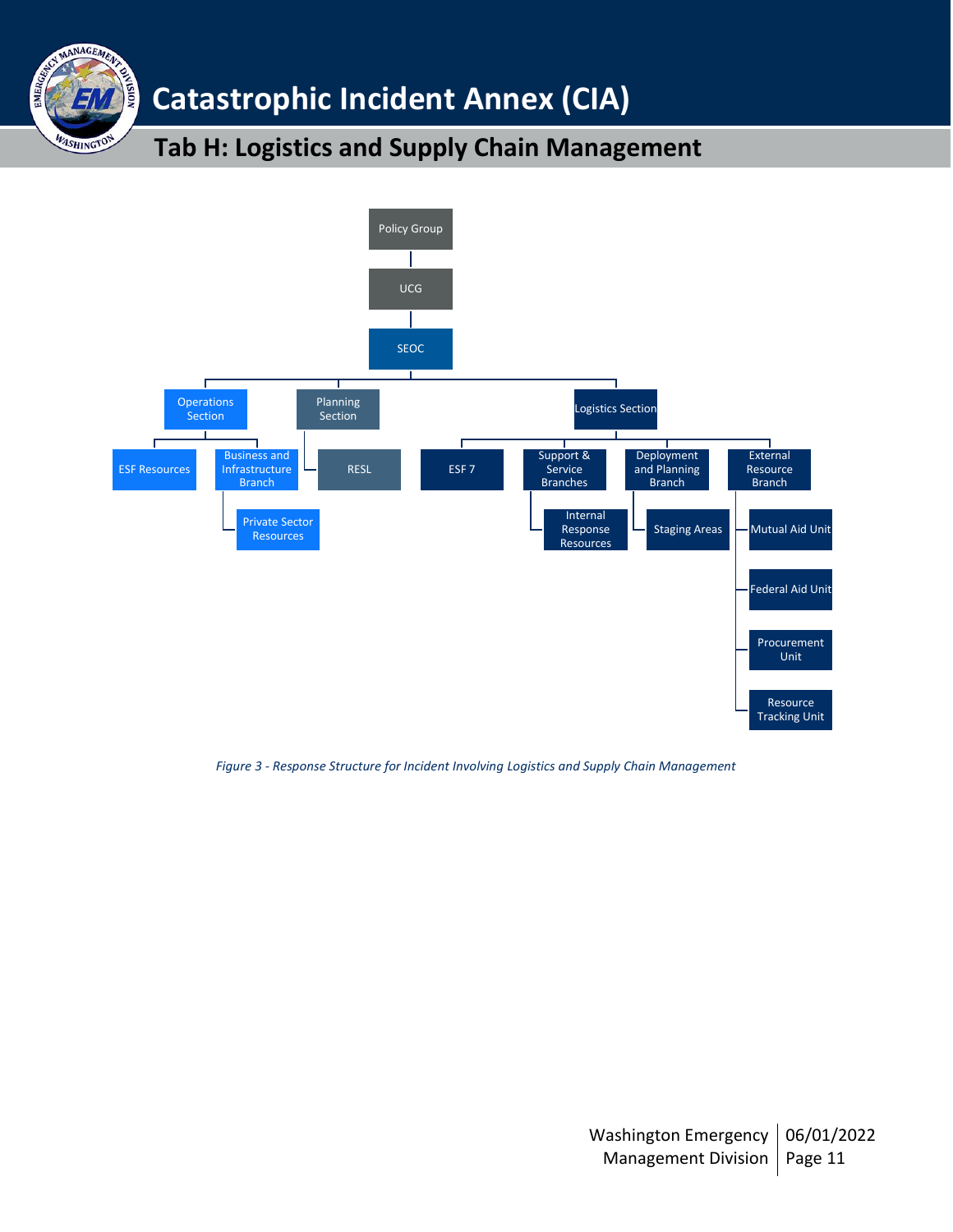

# <span id="page-11-0"></span>**Direction, Control & Coordination**

## <span id="page-11-1"></span>**General**

Many hazard and incident types will present significant and unique challenges and considerations to perform resource ordering, movement, and tracking. Incident which impact the transportation system pose the risk of producing the greatest impact in the ability to provide initial and sustained logistical support for disaster response operations. As resource do begin to move, the first challenge will be to identify how resources move into staging areas at all levels to provide a sustained response. Once the resources are able to move into these staging areas, they will require direction in order to proceed to their areas of operation.

## **Unified Coordination Group and Policy Group**

The UCG and Policy Group will be responsible for providing the overall direction of scarce resource allocation and the authorization of funding to support established strategies and objectives.

Through the information dissemination of the UCG, all horizontal response operations involving the logistical movement of resource should be coordinated and shared to the maximum extent possible to achieve unity of effort.

# <span id="page-11-2"></span>**Information Collection, Analysis, & Dissemination**

The following section outlines the Essential Elements of Information (EEI) needed to determine the effects on Community Lifeline subcomponents. The status of lifeline subcomponents directly affects the condition of the main lifeline. After the lifeline conditions are assessed, they can be used to inform activated ESFs to determine impacts and develop courses of action for an operational period's objectives. The conditions of the lifelines can also be developed into Senior Leadership Briefs (Tiers 1 & 2) to inform response personnel and senior leadership/decisionmakers.



*Figure 4 - Information Collection and Dissemination*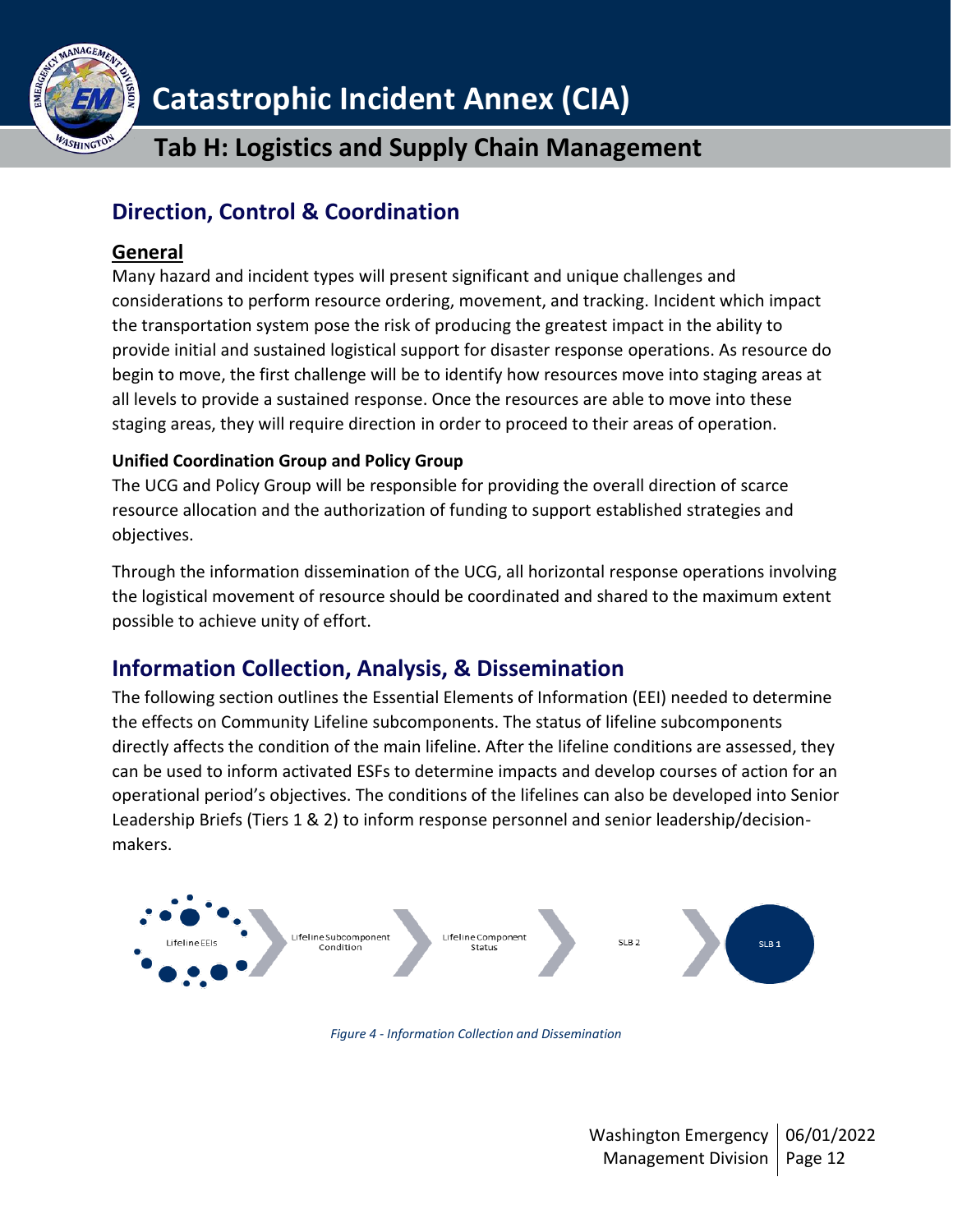

## <span id="page-12-0"></span>**Information Collection**

### **General Essential Elements of Information (EEIs)**

| <b>Community</b><br><b>Lifeline</b> | <b>Lifeline</b> | <b>Lifeline</b><br><b>Component Subcomponent</b> | <b>Essential Element of Information</b>                                                                                                                                                                                                                                                                                                                                                                                                                                                                                                                                                  |
|-------------------------------------|-----------------|--------------------------------------------------|------------------------------------------------------------------------------------------------------------------------------------------------------------------------------------------------------------------------------------------------------------------------------------------------------------------------------------------------------------------------------------------------------------------------------------------------------------------------------------------------------------------------------------------------------------------------------------------|
| All                                 | All             | All                                              | • Actual or potential resource shortfalls for impacted<br>jurisdictions<br>• Resources availability and location<br>• Burn Rates<br>• Deployment time required for resources<br>• Location of activated Staging Areas<br>• Location of activated CPODs and other PODs<br>• Status of donations management operations<br>• Deliveries confirmed received<br>• Anticipated requirements and shortfalls of federal<br>resources<br>• Amount of FEMA provided commodities that have<br>been ordered, received, distributed<br>• Coordination with the Private Sector for resource<br>support |

## <span id="page-12-1"></span>**Information Analysis**

All ESFs and response operations share a relationship with Logistics and Supply Chain Management. Information collected through impacts to Community Lifelines should be analyzed by ESFs to inform new or ongoing response objectives which involvement the identification, request for, or movement of resources.

## <span id="page-12-2"></span>**Information Dissemination**

Information analysis will result in contributions to the Tier 1: Disaster Summary, Senior Leadership Brief (SLB) provided to the UCG. Additionally, the more detailed information not necessary for executive level response decision making will be supplied for the creation of the Tier 2: Lifeline Overview SLB for use in tracking conditions and informing response personnel.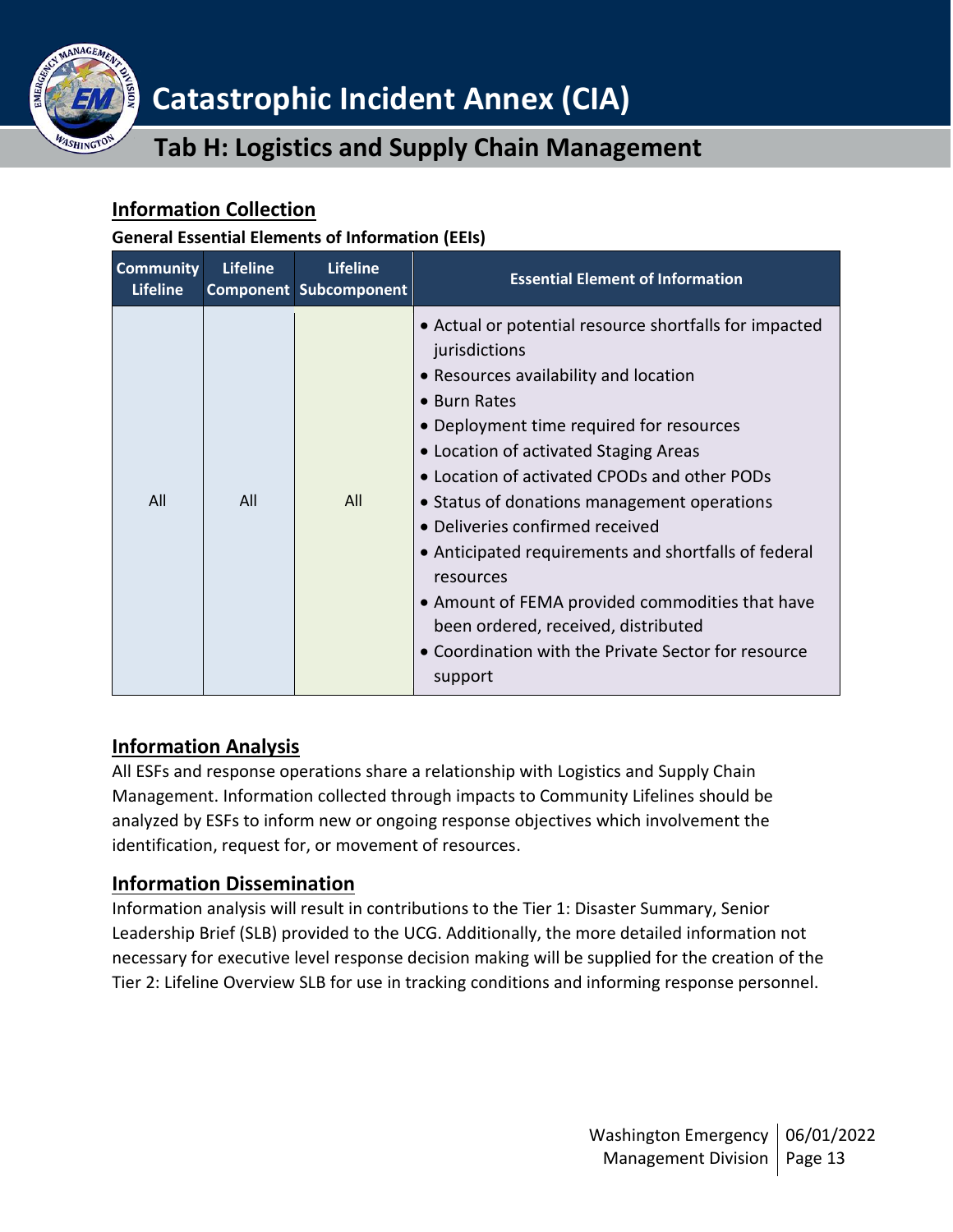

# <span id="page-13-0"></span>**Responsibilities**

The table below outlines the responsibilities of the entities involved with this Tab. These actions are tied to executing the Critical Tasks noted in the Concept of Operations section, which contribute to the primary and supporting Core Capabilities.

*Note: While it may seem intuitive to associate Logistics and Supply Chain Management with the normal functions of the SEOC's Logistics Section and ESF 7, there are many activities which will be performed through the various Sections of the SEOC.*

## <span id="page-13-1"></span>**Phase 1 (Prepare)**

| Phase 1                                                          |                                                                                                                                                                                                                                                                                                                        |  |
|------------------------------------------------------------------|------------------------------------------------------------------------------------------------------------------------------------------------------------------------------------------------------------------------------------------------------------------------------------------------------------------------|--|
| <b>Logistics and</b><br><b>Supply Chain</b><br><b>Management</b> | Deliver essential commodities, equipment, and services in support of<br>impacted communities and survivors, to include emergency power and<br>fuel support, as well as the coordination of access to community<br>staples. Synchronize logistics capabilities and enable the restoration of<br>impacted supply chains. |  |
|                                                                  |                                                                                                                                                                                                                                                                                                                        |  |
|                                                                  | Support the identification of CPOD sites                                                                                                                                                                                                                                                                               |  |

- Support the identification of Staging Areas (Federal, State, Tribal, and Local)
- Maintain vertical coordination through the sustainment of the Distribution Management Plan (DMP)

## <span id="page-13-2"></span>**Phase 2a (Initial Response)**

| Phase 2a                                                  |                                                                                                                                                                                                                                                                                                                        |  |
|-----------------------------------------------------------|------------------------------------------------------------------------------------------------------------------------------------------------------------------------------------------------------------------------------------------------------------------------------------------------------------------------|--|
| Logistics and<br><b>Supply Chain</b><br><b>Management</b> | Deliver essential commodities, equipment, and services in support of<br>impacted communities and survivors, to include emergency power and<br>fuel support, as well as the coordination of access to community<br>staples. Synchronize logistics capabilities and enable the restoration of<br>impacted supply chains. |  |
|                                                           |                                                                                                                                                                                                                                                                                                                        |  |
|                                                           | • Activate any applicable memorandums of understanding (MOUs)/memorandums of<br>agreement (MOAs) for chosen logistics sites                                                                                                                                                                                            |  |
| Initiate assessment of logistics sites<br>$\bullet$       |                                                                                                                                                                                                                                                                                                                        |  |
| Establish and staff all logistics sites<br>$\bullet$      |                                                                                                                                                                                                                                                                                                                        |  |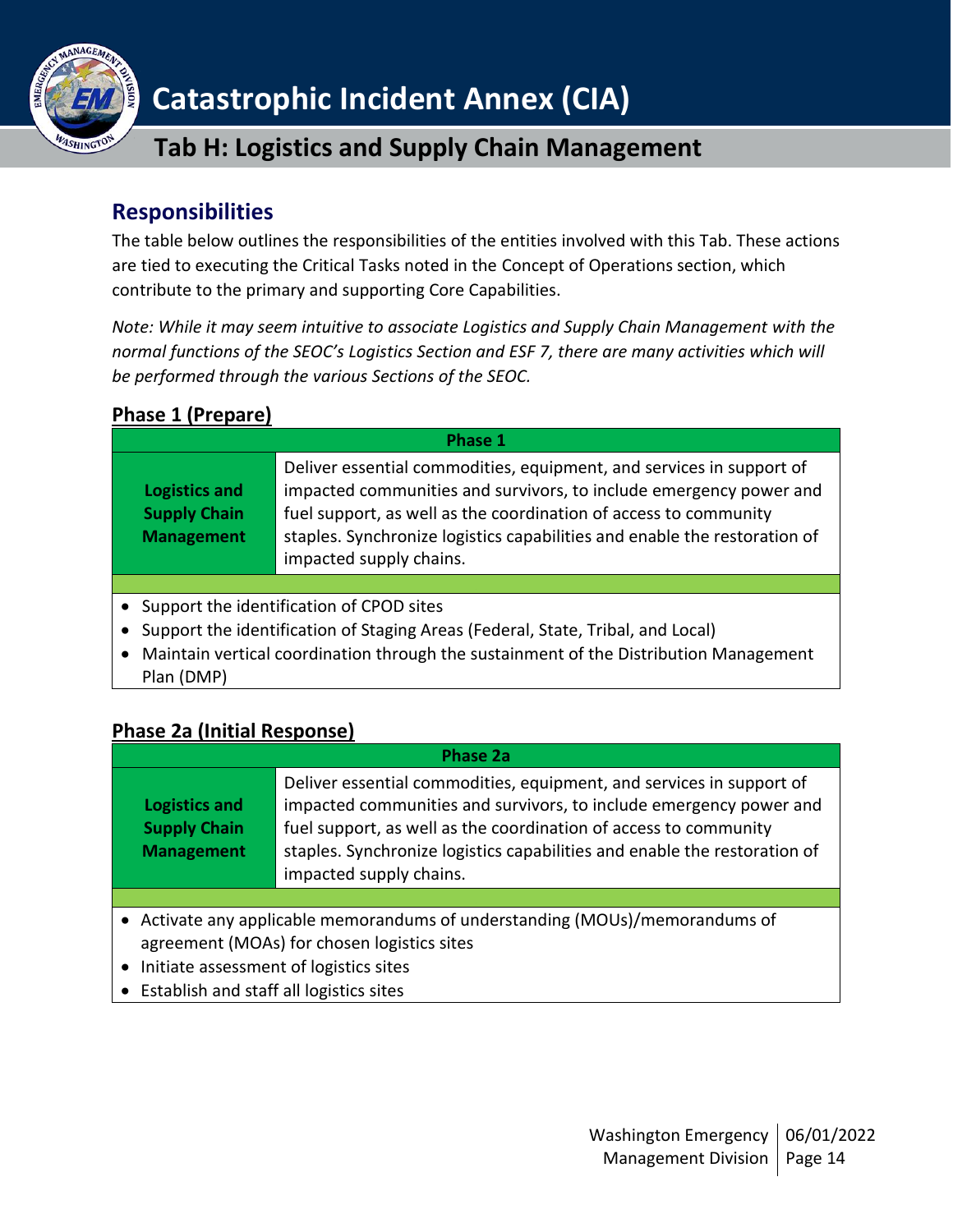

## <span id="page-14-0"></span>**Phase 2b (Employment Resources)**

| <b>Phase 2b</b>                                                                      |                                                                                                                                                                                                                                                                                                                                                                                                                                                                                                                                                                                                            |  |
|--------------------------------------------------------------------------------------|------------------------------------------------------------------------------------------------------------------------------------------------------------------------------------------------------------------------------------------------------------------------------------------------------------------------------------------------------------------------------------------------------------------------------------------------------------------------------------------------------------------------------------------------------------------------------------------------------------|--|
| <b>Logistics and</b><br><b>Supply Chain</b><br><b>Management</b>                     | Deliver essential commodities, equipment, and services in support of<br>impacted communities and survivors, to include emergency power and<br>fuel support, as well as the coordination of access to community<br>staples. Synchronize logistics capabilities and enable the restoration of<br>impacted supply chains.                                                                                                                                                                                                                                                                                     |  |
|                                                                                      |                                                                                                                                                                                                                                                                                                                                                                                                                                                                                                                                                                                                            |  |
| $\bullet$<br>$\bullet$<br>resource allocation<br>$\bullet$<br>$\bullet$<br>$\bullet$ | Provide a joint expeditionary capability to rapidly assess, establish, repair, and operate<br>SSAs within and outside the affected area<br>In coordination with the UCG, and the Policy Group establish objectives and priorities for<br>In coordination with ESF 13 and ESF 20, determine need for and request security for<br>movement and staging of resources<br>In coordination with ESF 7, maintain coordination with the private sector to identify<br>logistics shortfalls which the private sector can fill.<br>Site managers continue to maintain food, water, dumpsters, hand-washing stations, |  |
| portable toilets, and fuel distribution sites at ISBs, FSAs, and RSCs.               |                                                                                                                                                                                                                                                                                                                                                                                                                                                                                                                                                                                                            |  |

• In coordination with ESF 1, ESF 6, ESF 7, ESF 11, and ESF 20, identify resource requirements and support the transportation resource requirements for the evacuation of people, service animals, and household pets.

## <span id="page-14-1"></span>**Phase 2c (Transition to Recovery)**

| <b>Phase 2c</b>                                                  |                                                                                                                                                                                                                                                                                                                        |  |
|------------------------------------------------------------------|------------------------------------------------------------------------------------------------------------------------------------------------------------------------------------------------------------------------------------------------------------------------------------------------------------------------|--|
| <b>Logistics and</b><br><b>Supply Chain</b><br><b>Management</b> | Deliver essential commodities, equipment, and services in support of<br>impacted communities and survivors, to include emergency power and<br>fuel support, as well as the coordination of access to community<br>staples. Synchronize logistics capabilities and enable the restoration of<br>impacted supply chains. |  |
|                                                                  |                                                                                                                                                                                                                                                                                                                        |  |

- Demobilize resources external to the state when they are no longer required; this includes any EMAC, Pacific Northwest Emergency Management Arrangement (PNEMA), or federally mission assigned resources.
- Continue to operate SSAs until their use is no longer beneficial and demobilize as necessary to maintain support to impacted areas.
- Determine ongoing resource requirements to support responders/survivors and establish sustainable supply chain.
- Maintain existing logistics operations and expand or contract to meet continued requirements.